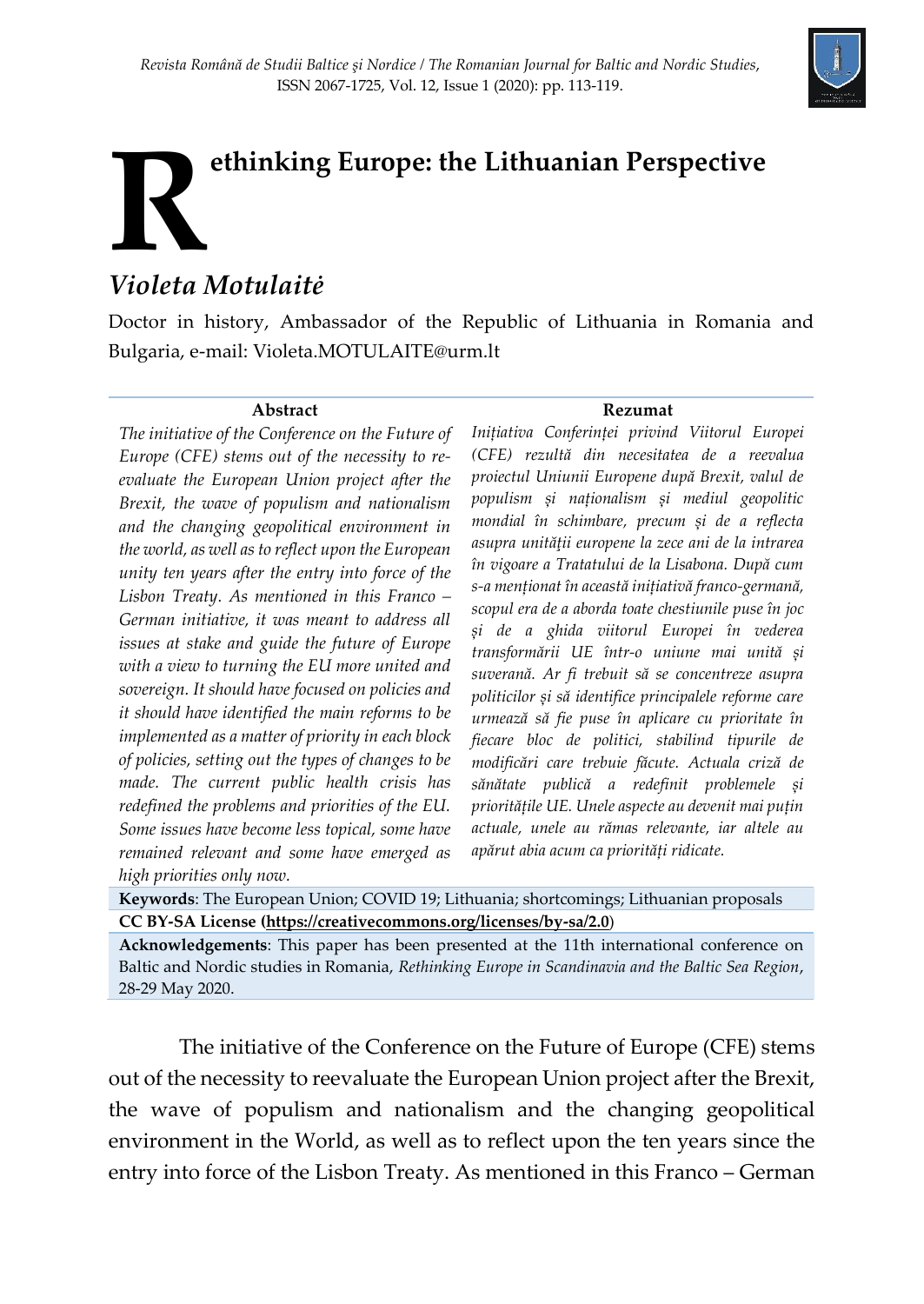initiative, it was meant to address all issues at stake and guide the future of Europe with a view to turning the EU more united and sovereign. It should have focused on policies and it should have identified the main reforms to be implemented as a matter of priority in each block of policies, setting out the types of changes to be made. The current public health crisis has redefined the problems and priorities of the EU. Some issues have become less topical, some have remained relevant and some have emerged as high priorities only now.

The COVID-19 pandemic has weakened the EU. The economic recession is inevitable. The main challenge to the EU is linked to the ability of restoration of EU's reputation as an attractive, values-based and perspective project. In the fight against COVID-19 national states triumphed, and limited competence or lack of abilities of the international organizations came out.

Due to the pandemic, geopolitics does not disappear. The competition between the USA and China is going on, the negotiations on the future of relations between the EU and UK continue, the wars in the different places of the world did not disappear, neither did the threat of terrorism. New challenges such as the flows of illegal migration, the growing needs for Development Cooperation, the escalation of the new political conflicts might add additional pressure on the EU. EU will have to be able to adapt very quickly to the changing environment. It means that the time for decision making would have to be short and less time would remain for the search of compromises.

The pandemic added new challenges and revealed new shortcomings of the EU:

- Large numbers of lives were lost;
- A long-term economic damage has been made;
- Time for the implementation of the EU agenda has been wasted;

New threats to the fundamental freedoms and the rule of law occurred;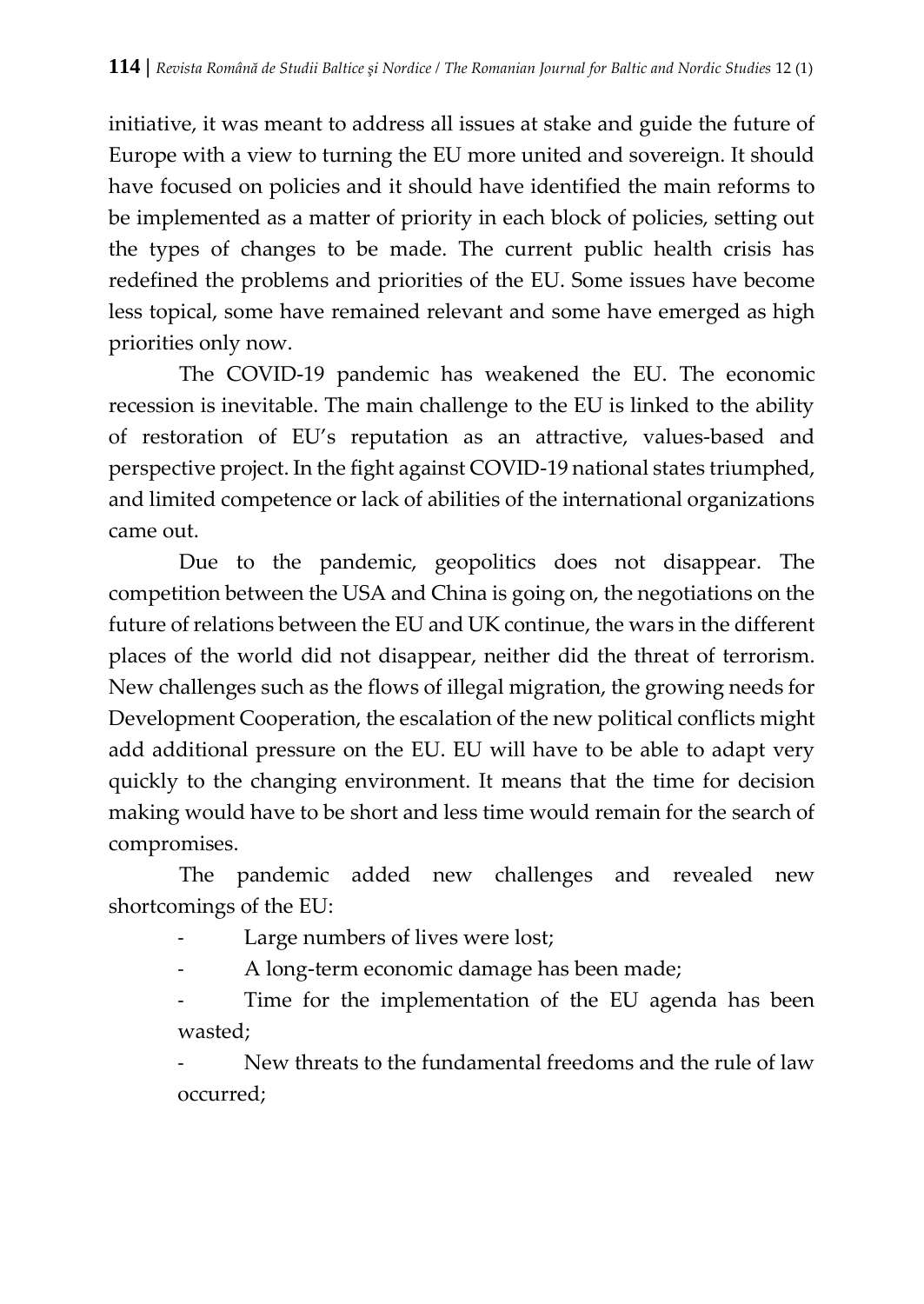- Shortcomings of management, such as long decision-making processes, were revealed, and were especially evident in the system of crisis management;

The lack of solidarity revealed itself, which led to the growth of nationalism and protectionism;

The growing disinformation exposed the lack of inspirational communicators;

- Euroscepticism has increased. Expectations of the EU citizens did not match the possibilities and competences of the EU. Big reputational damage was done.

On the other hand, during the pandemic new opportunities emerged:

the polarization of the society decreased;

- individualism decreased and more solidarity appeared;
- citizens developed more trust for the experts' opinion;

society became more resilient, flexible, and that means that more decisions with higher added value could be made;

digitalization in all spheres of our lives increased;

the society was mobilized to participate in the so-called "exercise of alert in real circumstances";

the pandemic could speed up the process of the negotiations between EU and UK.

The global environment was influenced as well:

having in mind the shortage of protective equipment, changes in the global supply chains must occur: EU will have to diversify production and seek for more strategic autonomy;

the infrastructure of information will have to be made more effective and competition in the sphere of technologies should increase;

since the role of international organizations was challenged, it will have to be re-evaluated, the escalation of discussions about the added value of global governance might increase;

having in mind some changes in the external actions of the US, Europe will have to rely more on itself, at least for the short-term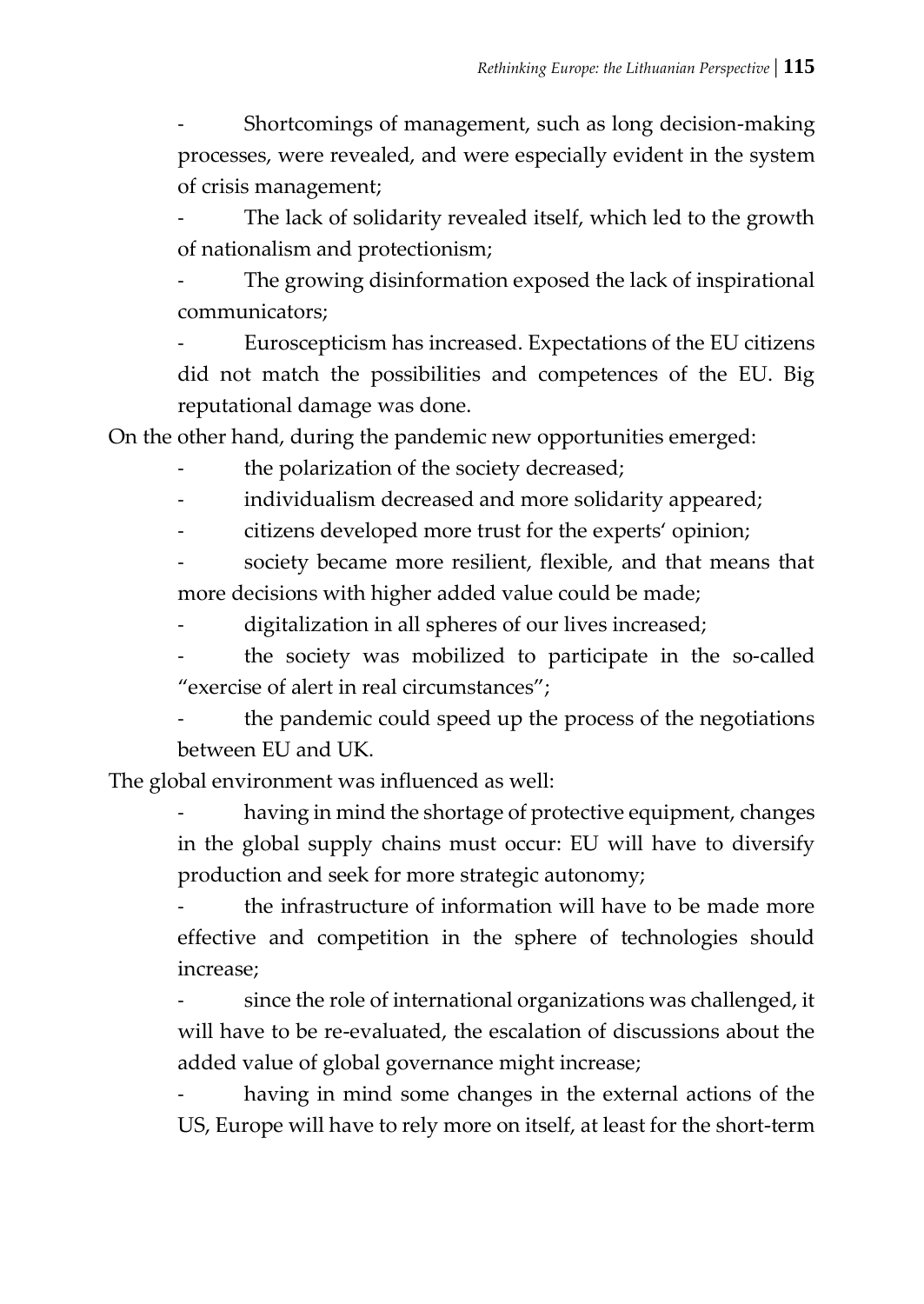period. EU will have to assume more responsibility in the global world.

What we have learned:

For the first time in the EU history, the future of this organization will depend on the EU citizens. EU has the tools to overcome the economic crisis, but they will be worthless if society will not be united in obeying the rules (such as self-distancing, hygienic norms etc). We are all depending on one other now.

It is evident that more attention will have to be paid to the rule of law. The rule of law will need a recovery. After the state of emergency is waived in many countries, it will be of utmost importance to encourage society to freely express its opinion, to get involved in the decision-making process. It might be necessary to introduce new instruments to protect the rule of law.

Since EU member states were affected by the COVID-19 differently, it will become important to prevent the attempts of the formation of the twospeed Europe. The common market, the Schengen area, the monetary union, the EU existing supply chains are threatened. It will be a huge challenge to achieve compromise over the recovery package. We have already witnessed the first disputes such as corona bonds, loans versus grants, etc.

During the fight with the pandemic it has become evident that the decision making process in the EU has to be improved. It has to be faster and more efficient.

More investments in research and science will be needed. A viable solution to find a balance between the necessity to restore economies and to fight the negative consequences of the climate change will have to be found.

And last but not least - the strategic communication will have to be reconsidered and improved.

Let us come back to the Lithuanian perspective.

EU and NATO are the main guarantors of Lithuania's statehood, security and welfare. Though the pandemic has shaken the reputation of the EU as an efficient player in the crisis, functioning of the Union was not challenged. Lithuania has no real alternatives to the EU membership.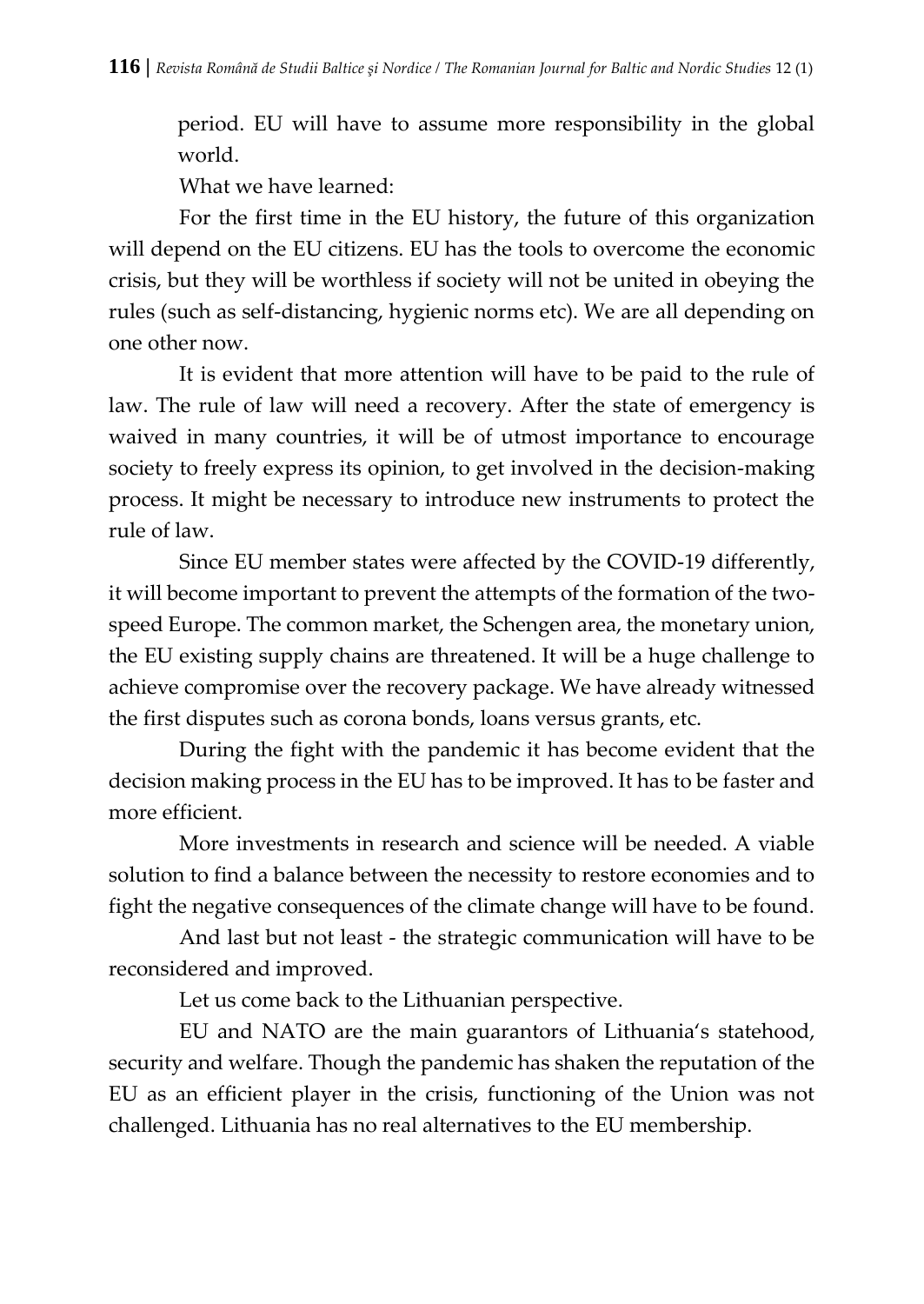The Lithuanian EU policy will not change in its essence. The multiannual financial framework (MFF) as well as other economic and financial response instruments (European Recovery fund, Corona Response Investment Initiatives, the European Stability Mechanism, the EU Solidarity Instrument, the European CB measures, the EIB guarantee fund etc.) will be a solid ground for the implementation of Lithuania's EU policy.

According to forecasts, Lithuanian economy is expected to shrink by 8 percent of the GDP this year.

From Lithuania's point of view, the recovery of the economy has to be rapid, well-coordinated and inclusive. The restoration of the common market has to be a priority. The reduction of the dependence on the third countries, the vetting of the foreign investments and the competitiveness of the industry have to be guaranteed. The green transition, the circular economy and digital transformation are the key elements for the recovery. The creation of the Recovery fund has to be simultaneous with the decisions on the MFF, the size of the impact of the pandemic to each country's economy being the main criterion for receiving the aid.

Despite the shock caused by the pandemic, the European policy has to be result-oriented, with a long-term perspective. European leaders in 2019 adopted the EU Strategic Agenda for 2019-2024. It contains all the elements that are of interest to Lithuania: the protection of the main freedoms; the development of the solid economic basis; the neutralization of the consequences of the climate change; the promotion of the European values worldwide. The implementation of the adopted strategy will prevent EU from spending money on everyday consumption and will create conditions for sustainable investments, the long-term return and high added value production.

Coming back to the Conference of the Future of Europe, the position of the Republic of Lithuania has not changed.

The lessons of the pandemic could encourage reforms which will strengthen the EU and make it more efficient. The new initiative for a deeper EU integration could encourage the development of the new "core circle" due to the different impact of the pandemic on different countries. All the MS will have to evaluate benefits and costs of deeper integration initiatives.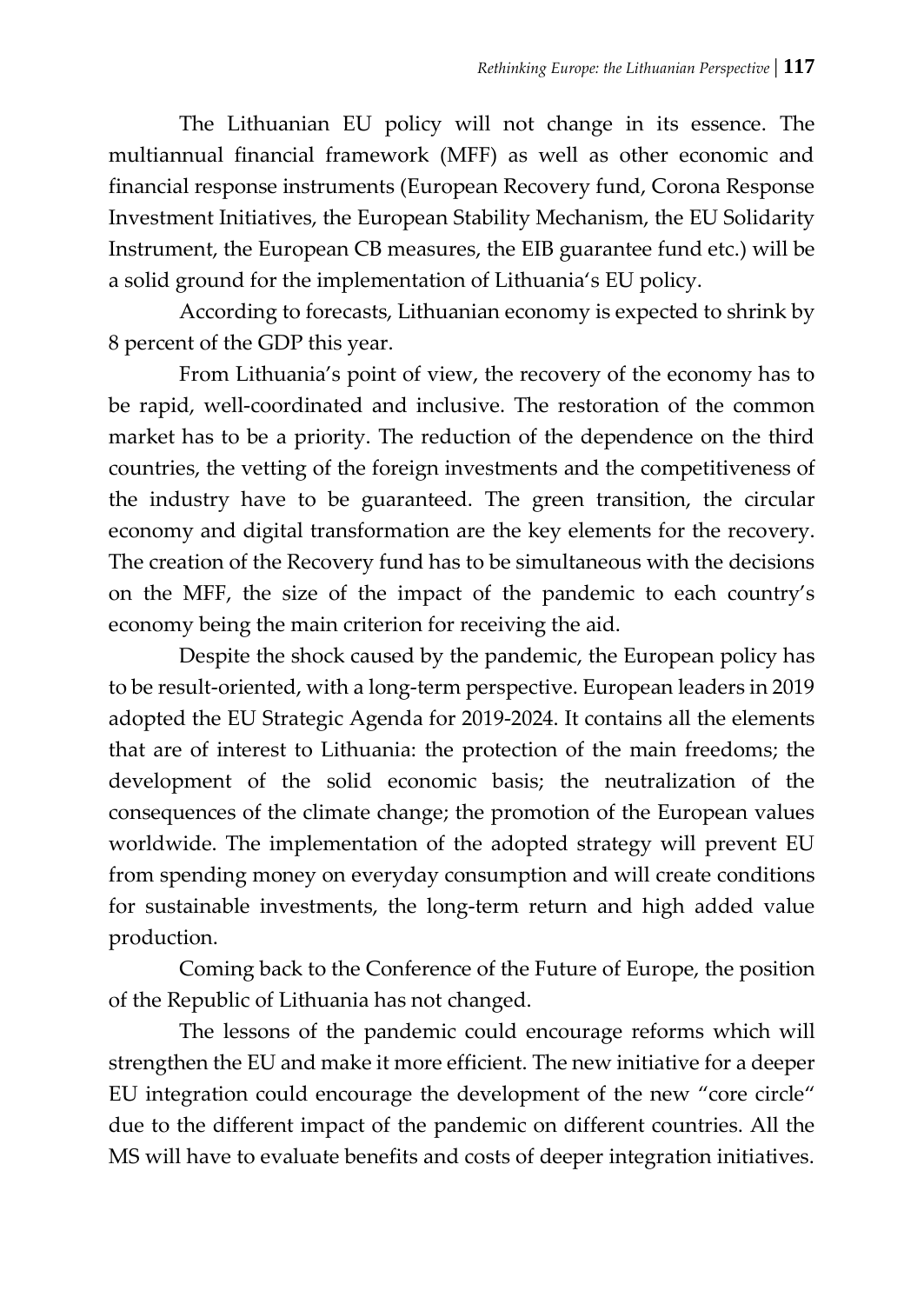Lithuania is already a member of some core circles of the EU: the Schengen area, the monetary union, different like-minded groups, regional formats such as NB6 etc. It is in Lithuania's interest to keep all these core circles open to any EU MS which expresses its willingness and readiness for a deeper integration. The objective of such an attitude is to prevent differentiation among the core and periphery states. Our objective is to find the balance between the enlargement of the EU and a deeper EU integration, at the same time preserving Lithuania's political autonomy in the strategic areas.

Lithuania is interested in a deeper cooperation in the common foreign and security policy (CFSP), especially in the crisis management, the prevention of hybrid threats and disinformation, the transatlantic partnership, the neighborhood policy development; the common market, especially in the services area; the protection of external borders, the strengthening and development of the Schengen area; the energy security; the transport policy; and eventually the health policy, having in mind lessons learned from the COVID-19 pandemic.

Lithuania still has some doubts regarding the initiatives to deepen integration in the taxation policy, migration, the climate change, the military dimension of the common security and defense policy (CSDP), the amendment of the EU treaties.

In the context of COVID-19, many countries sustain the rapid reforms of the EU as well as the CFE process.

Initially CFE was meant to discuss opportunity-oriented reforms. However, after the Brexit and the pandemic the MS will have to look for means to consolidate the Union's relations with its citizens, rather than put the controversial issues on the table.

From Lithuania's point of view, discussions in the CFE have to start not from the technical questions or institutional reforms, but rather from the objectives and priorities. We have ourselves to answer the questions: what is the objective of Lithuania's EU membership and what expectations do Lithuanian citizens have regarding the EU? Lithuania supports CFE, but at the same time we underline that the participation of all MS and institutions in the discussions has to be equal. Discussions have to concentrate on the EU policies and the implementation of the strategic Agenda for 2019-2024.